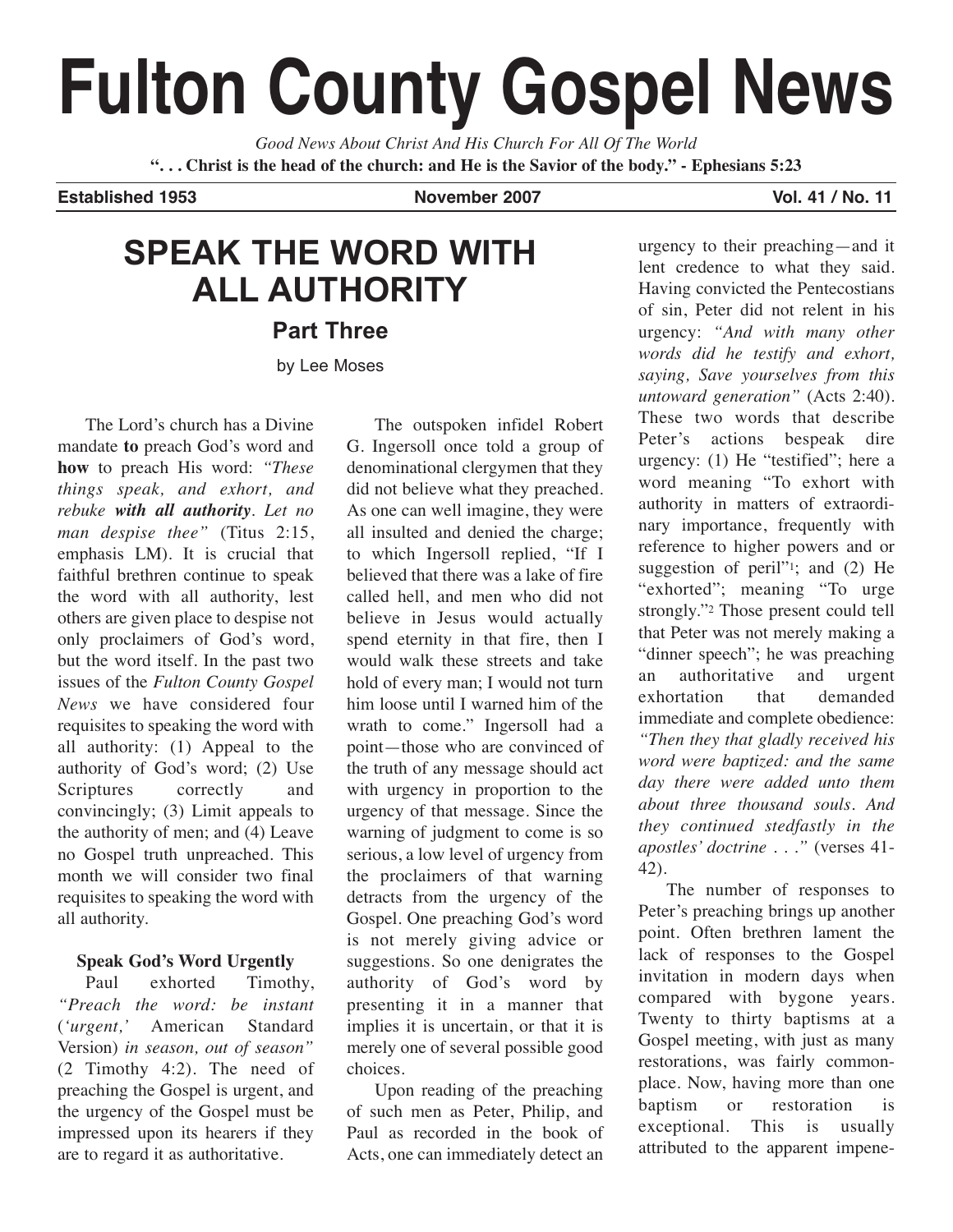#### **FULTON COUNTY GOSPEL NEWS** USPS Publication #211780

. . . is a Periodical publication issued monthly by the Church of Christ at Third and Bethel (P.O. Box 251), Mammoth Spring, AR 72554-0251. **POSTMASTER: Please mail all changes of address to the above address.**

**FCGN** is mailed free of charge to any who care to receive it. We will be happy to add any names to the regular mailing list. If you send in a name we must have a complete address, including number and street name, or R.R. or HCR number, plus box number, or a P.O. Box number and the **NINE DIGIT ZIP CODE**. This paper is supported by voluntary contributions for which we are grateful. Financial information will be furnished upon request. **Mail all address corrections or manuscripts to:**

### **FULTON COUNTY GOSPEL NEWS** P.O. Box 251

Mammoth Spring, AR 72554

| Lee Moses $\dots\dots\dots\dots\dots\dots$ . EDITOR |  |
|-----------------------------------------------------|--|
|                                                     |  |
|                                                     |  |
| Website www.fultoncountygospelnews.org              |  |
|                                                     |  |
| E-Mail $\ldots \ldots \ldots$ halopages @ yahoo.com |  |

### *continued from page 1*

trability of the twenty-first century heart. While not denying that the spiritual soil has become more obstinate in recent years, one must recognize that modern preachers' failure to preach the word with urgency is also a contributing factor. Departed brethren such as Walter Scott, "Raccoon" John Smith, Jacob Creath, Jr., and Marshall Keeble would preach like they **expected** people to obey the word they were preaching. They knew that what they preached was urgent business, and failure to comply would result in the damnation of the hearer's soul. They were like Paul, who said, *"Knowing therefore the terror of the Lord, we persuade men"* (2 Corinthians 5:11; compare with Jude 22-23).

Today's preacher too often lacks that same urgency. When extending the invitation, he fails even to tell his hearers what they need to do to be saved. He merely says, "If you have a need, you may respond at this time." Imagine that—a preacher of the Gospel, knowing that there are non-Christians present, and he says only, "**If** you have a need"! Of course they have a need—although they may not know it yet—they are lost and their souls are in eternal danger! They must be made aware of their need, and of the urgency of meeting that need. When Ananias came to Saul of Tarsus, a lost soul in need of salvation, he did not tell him, "If you have a need, you may respond at this time." He **implored** him, *"And now why tarriest thou? arise, and be baptized, and wash away thy sins, calling on the name of the Lord"* (Acts 22:16).

The Gospel of Jesus Christ is not to be proclaimed apathetically or apologetically. It is to be proclaimed to every creature (Mark 16:15), with great plainness of speech (2 Corinthians 3:12), boldly (Ephesians 6:20), laboring to present every man perfect in Christ Jesus (Colossians 1:28-29), not as pleasing men or seeking glory of men (1 Thessalonians 2:4, 6), and being affirmed constantly (Titus 3:8). All this underscores the urgency of preaching God's word. Although less people are responding in obedience to the Gospel today, this does not change the church's response—we must *"be urgent in season, out of season."* The present time may be "out of season," but we must be as urgent as ever if God's word is to be spoken with authority.

### **Live in Harmony with God's Word**

Sometimes preachers lose their urgency, boldness, and plainness, instead apologizing for the truth,

because of their own shortcomings as revealed by God's word. People will indeed lose respect for a preacher whose actions are inconsistent with his message, and they may also lose respect for the message itself. If a preacher's conduct is not according to the word of God, he is responsible for bringing his conduct into harmony with the word of God—among other reasons, so that his preaching can be properly authoritative: *"In all things shewing thyself a pattern of good works: in doctrine shewing uncorruptness, gravity, sincerity, sound speech, that cannot be condemned; that he that is of the contrary part may be ashamed, having no evil thing to say of you"* (Titus 2:7-8). This exemplary conduct goes beyond speech; as Paul exhorted Timothy, *"Let no man despise thy youth; but be thou an example of the believers, in word, in conversation, in charity, in spirit, in faith, in purity"* (1 Timothy 4:12).

Children often lose respect for their parents because they fail to "practice what they preach." People will do the same with anyone who exalts a standard of authority in word, but flouts that standard in practice. They will look more to such a person's actions than his words. The priests Hophni and Phinehas may have had good things to say about the Law, but their selfserving actions with regard to the offerings caused others to have disregard for the Law, much to the displeasure of God: *"Wherefore the sin of the young men was very great before the LORD: for men abhorred the offering of the LORD"* (1 Samuel 2:17).

However, one who can **demonstrate** how to live godly in Christ Jesus can use his life as a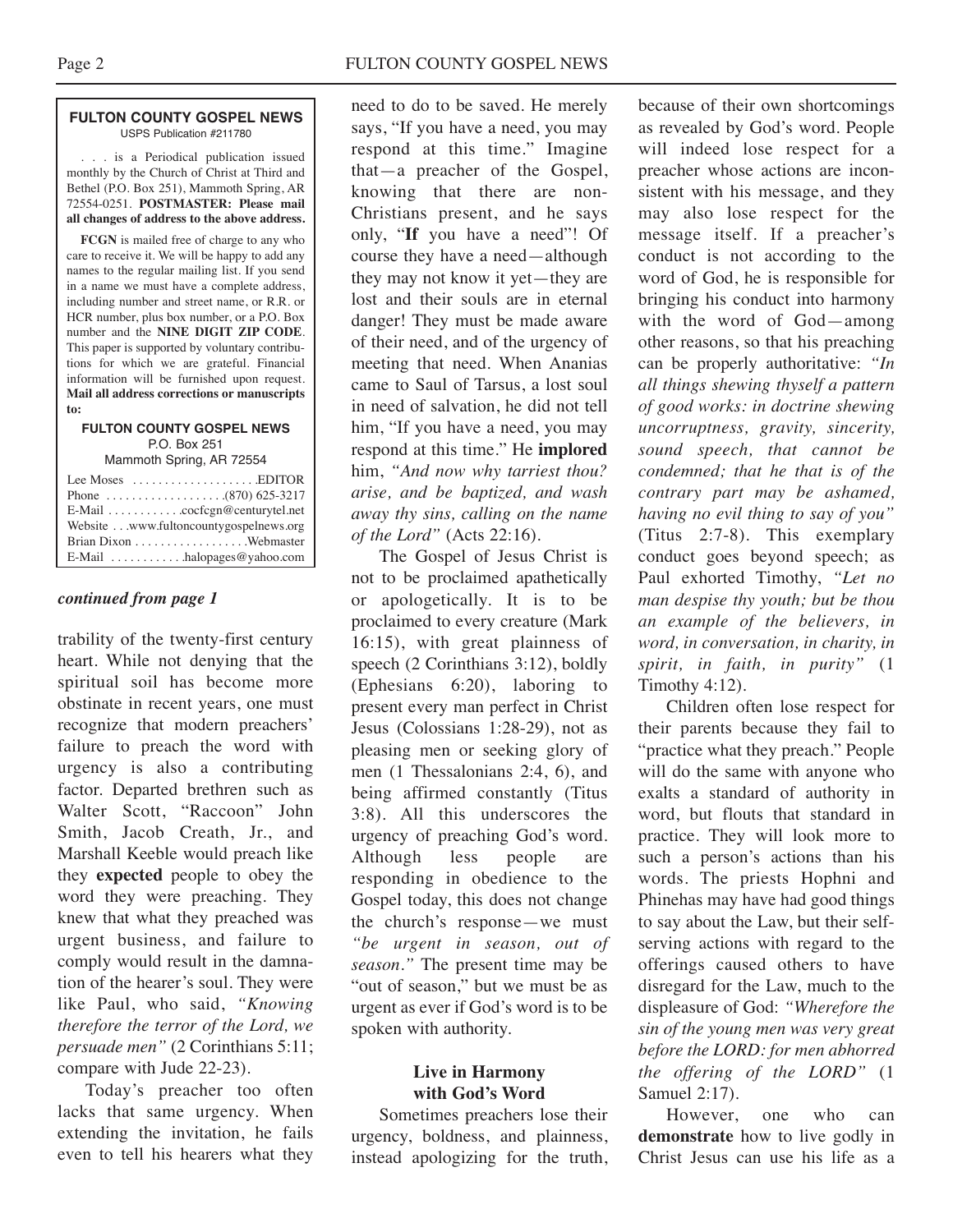precious ornament of the Gospel, not as a detriment to it (Titus 2:10). While Paul told the Ephesian Christians all things they needed (Acts 20:20-21, 27), he also **showed** them all things they needed: *"I have shewed you all things, how that so laboring ye ought to . . ."* (verse 35, emphases LM). To the Thessalonians Paul was able to say, *"Ye are witnesses, and God also, how holily and justly and unblameably we behaved ourselves among you that believe"* (1 Thessalonians 2:10). Everywhere Paul had been, people knew that he preached with genuine compassion and concern for the hearers, living what he preached.

This writer recalls attending the meetings of the church of Christ in Denton, Texas before he became a Christian, wondering whether anyone could really live according to what was being proclaimed from the pulpit. Upon spending time with the saints of that congregation, this writer learned that it **could** be done; that the Christian life could be lived. Indeed, the best sermons are often lived and not spoken. As the poem exclaims,

I'd rather see a sermon than to hear one any day.

I'd rather one would walk with me than merely show the way.

The eye's the better pupil, more willing than the ear;

Fine counsel is confusing but example is always clear.

The best of all the preachers are the men who live their creed,

For to see the good in action is what everybody needs.

If you let me watch you do it I can see just how it's done;

I can see your hands in action, but your tongue too fast may run.

And the sermons you deliver may be very wise and true,

But I'd rather get my lesson from observing what you do.

For I may misunderstand you and the high advice you give,

But there is no misunderstanding how you act and how you live.

Of course, one's failure to live up to God's word does not ultimately detract from the authority of God's word, only from others' perception of it. God's word is the perfect standard, and will remain at the Day of Judgment. While the failure of others to live in harmony with God's word does not excuse anyone from his own obligation to live in harmony with God's word, there will be those who will have to answer for their inconsistent living—living that detracted from the authority of God's word, and eventually led people astray (Luke 17:1-2).

### **Conclusion**

In this modern era, there is plenty of milquetoast and softsoap preaching; there are plenty of almost secular motivational speeches that are called sermons; and there is plenty of error-filled preaching based on shallow reasoning. There is more than enough to detract from the authority of God's word. What the world needs is Biblical, authoritative preaching. The Holy Spirit could not have expressed it any clearer when He inspired Paul to instruct us to speak the word **"with all authority."** Let the church do all that it can to exalt the authority of God's word—let us speak the word with all authority.

### **YOU CAN STILL FIND THE CHURCH OF THE BIBLE**

by G. K. Wallace (1903-1988)

In 1942 when I was in Kansas City, someone stole my car. I had a new 1942 model NASH automobile. My car was gone! I did not know which way to turn. So I called the police. When they came they began to ask questions. They asked, "What kind of car is it? What is the name of the car?"

Suppose I said, "It doesn't make any difference about a name. Just go find me a car." They asked, "What model is it? When was it made?" Suppose I said, "It doesn't make any difference when it was made. Just get me a car. The model is immaterial." Suppose that they had come back with an old 1914 model. I would have decided it did make a difference, would I not? I suspect that if I had talked to those policemen like that, they would have said, "He is drunk; we had better lock him up." Yet I can talk to the world about the church and say, "It does not make any difference about the name, makes no difference when it was started, no difference what it does," and the world says I'm a scholar. If I had talked that way to the police, they would have said I was a drunk!

Yes, they have destroyed every identification mark of the church. But let me tell you, you can find the church that Jesus built, if you will get out and look for it in as sensible a manner as those police looked for my car.

<sup>1</sup> *Diamaturomai,* in Bauer, Danker, Arndt, and Gingrich, *A Greek-English Lexicon of the New Testament and Other Early Christian Literature*, 3rd ed. (Chicago: Univ. of Chicago Press, 2000), p. 233.

<sup>2</sup> *Parakaleo*, Bauer, et al., p. 765.